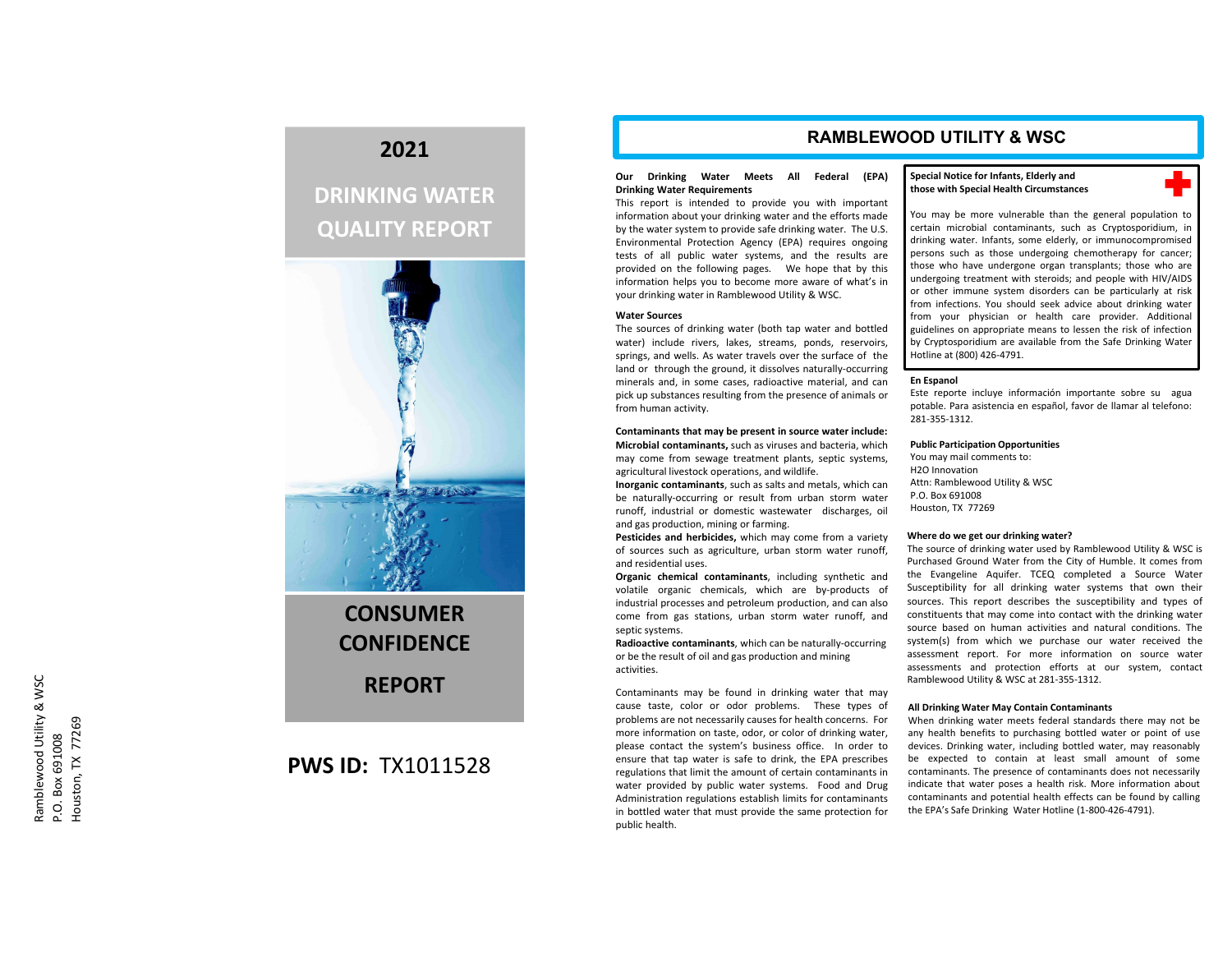### **About this report**

This report lists all of the federally regulated or monitored contaminants which have been found in your drinking water. The U.S. EPS requires water systems to test for up to 97 contaminants. Most sampling is conducted at each source water entry point into the system. The actual water received by <sup>a</sup> consumer may be <sup>a</sup> blend from different sources, depending on location.

### **Drinking Water Abbreviations and Definitions**

**Ave:** Regulatory compliance with some MCLs are based on running annual average of monthly samples.

**MFL:** million fibers per liter (a measure of asbestos) **N/A:** not applicable

**NTU:** nephelometric turbidity units (a measure of turbidity) **pCi/L:** picocuries per liter (a measure of radioactivity)

**ppm:** parts per million, or milligrams per liter (mg/L), or one ounce in 7,350 gallons of water

**ppb:** parts per billion, or micrograms per liter, or one ounce in 7,350,000 gallons of water

**ppt:** parts per trillion, or nanograms per liter (ng/L) **ppq:** parts per quadrillion, or pictograms per liter (pg/L) **Level 1 Assessment:**

A Level 1 assessment is <sup>a</sup> study of the water system to identify potential problems and determine (if possible) why total coliform bacteria have been found in our watersystem.

### **Level 2 Assessment:**

A Level 2 assessment is <sup>a</sup> very detailed study of the water system to identify potential problems and determine (if possible) why an E.coli MCL violation has occurred and/or why total coliform bacteria have been found in our water system on multiple occasions.

### **Maximum Contaminant Level Goal or MCLG:**

The level of contaminant in drinking water below which there is no known or expected risk to health. MCLGs allow for <sup>a</sup> margin of safety.

### **Maximum Contaminant Level or MCL:**

The highest level of <sup>a</sup> contaminant that is allowed in drinking water. MCLs are set as close to the MCLGs as feasible using the best available treatment technology **Maximum residual disinfectant level goal or MRDLG:**

There is <sup>a</sup> level of drinking water disinfectant below which there is no known or expected risk to health. MRDLs do not reflect the benefits of the use of disinfectants to controlmicrobial contaminants.

### **Maximum residual disinfectant level or MRDL:**

The highest level of <sup>a</sup> disinfectant allowed in drinking water. There is convincing evidence that addition of <sup>a</sup> disinfectant is necessary for control of microbial contaminants.

**Mrem/year: millirems per year** (a measure of radiation absorbed by the body)

### **Treatment Technique or TT:**

A required process intended to reduce the level of <sup>a</sup> contaminant in drinking water. **PWS**

### **Regulated Contaminants**

| <b>Disinfection By-</b><br><b>Products</b> | <b>Collection Date</b> | <b>Highest Level</b><br><b>Detected</b> | Range of<br><b>Individual</b><br><b>Samples</b> | <b>MCLG</b>              | <b>MCL</b> | <b>Units</b> | <b>Violation</b> | <b>Likely Source of Contamination</b>                                                           |
|--------------------------------------------|------------------------|-----------------------------------------|-------------------------------------------------|--------------------------|------------|--------------|------------------|-------------------------------------------------------------------------------------------------|
| Haloacetic Acids (HAA5)                    | 2019                   | 3.7                                     | $3.7 - 3.7$                                     | No goal for the<br>total | 60         | ppb          | N                | By-product of drinking water disinfection.                                                      |
| <b>Total Trihalomethanes</b><br>(TTHM)     | 2019                   | 9                                       | $9 - 9$                                         | No goal for the<br>total | 80         | ppb          | N                | By-product of drinking water disinfection.                                                      |
| Inorganic<br><b>Contaminants</b>           | <b>Collection Date</b> | <b>Highest Level</b><br><b>Detected</b> | Range of<br><b>Individual</b><br><b>Samples</b> | <b>MCLG</b>              | <b>MCL</b> | <b>Units</b> | <b>Violation</b> | <b>Likely Source of Contamination</b>                                                           |
| Nitrate [measured as<br>Nitrogen]          | 2021                   | 0.36                                    | $0.36 - 0.36$                                   | 10                       | 10         | ppm          | N                | Runoff from fertilizer use; Leaching from septic<br>tanks, sewage; Erosion of natural deposits. |

### **Lead and Copper**

| <b>Lead and Copper</b> | <b>Date Sampled</b> | <b>MCLG</b> | <b>Action Level</b><br>(AL) | 90th<br>Percentile | # Sites Over AL | <b>Units</b> | <b>Violation</b> | <b>Likely Source of Contamination</b>                                                                         |
|------------------------|---------------------|-------------|-----------------------------|--------------------|-----------------|--------------|------------------|---------------------------------------------------------------------------------------------------------------|
| Copper                 | 2020                | 1.3         | 1.3                         | 0.2                |                 | ppm          | N                | Erosion of natural deposits; Leaching from<br>wood preservatives; Corrosion of household<br>plumbing systems. |
| Lead                   | 2020                |             | 15                          | 1.7                |                 | ppb          | N                | Corrosion of household plumbing systems;<br>Erosion of natural deposits.                                      |

### **Disinfectant Residual**

| Disinfectant Residual | Year | Average Level | <b>Range of Levels</b><br><b>Detected</b> | <b>MRDL</b> | <b>MRDLG</b> | Unit of<br><b>Measure</b> | Violation | <b>Source in Drinking Water</b>          |
|-----------------------|------|---------------|-------------------------------------------|-------------|--------------|---------------------------|-----------|------------------------------------------|
| Chloramines (Total)   | 2021 | 1.95          | 58 – 2.50                                 |             |              | Ppm                       |           | Water additive used to control microbes. |

• If you would like to talk to <sup>a</sup> district representative about your Water Quality Report, please call Ramblewood Utility at (281) 355‐1312. For information from the U.S. Environmental Agency, you may call the EPA's Hotline at 1‐800‐426‐4791.

### **Additional Health Information for Lead**

All water systems are required by EPA to report the following language: "If present, elevated levels of lead can cause serious health problems, especially for pregnant women and young children. Lead in drinking water is primarily from materials and components associated with service lines and home plumbing. This water supply is responsible for providing high quality drinking water, but cannot control the variety of materials used in plumbing components. When your water has been sitting for several hours, you can minimize the potential for lead exposure by flushing your tap for 30 seconds to 2 minutes before using water for drinking or cooking. If you are concerned about lead in your water, you may wish to have your water tested. Information on lead in drinking water, testing methods, and steps you can take to minimize exposure is available from the Safe Drinking Water Hotline or at *http://www.epa.gov/safewater/ lead."*

### **ID: TX1011528**